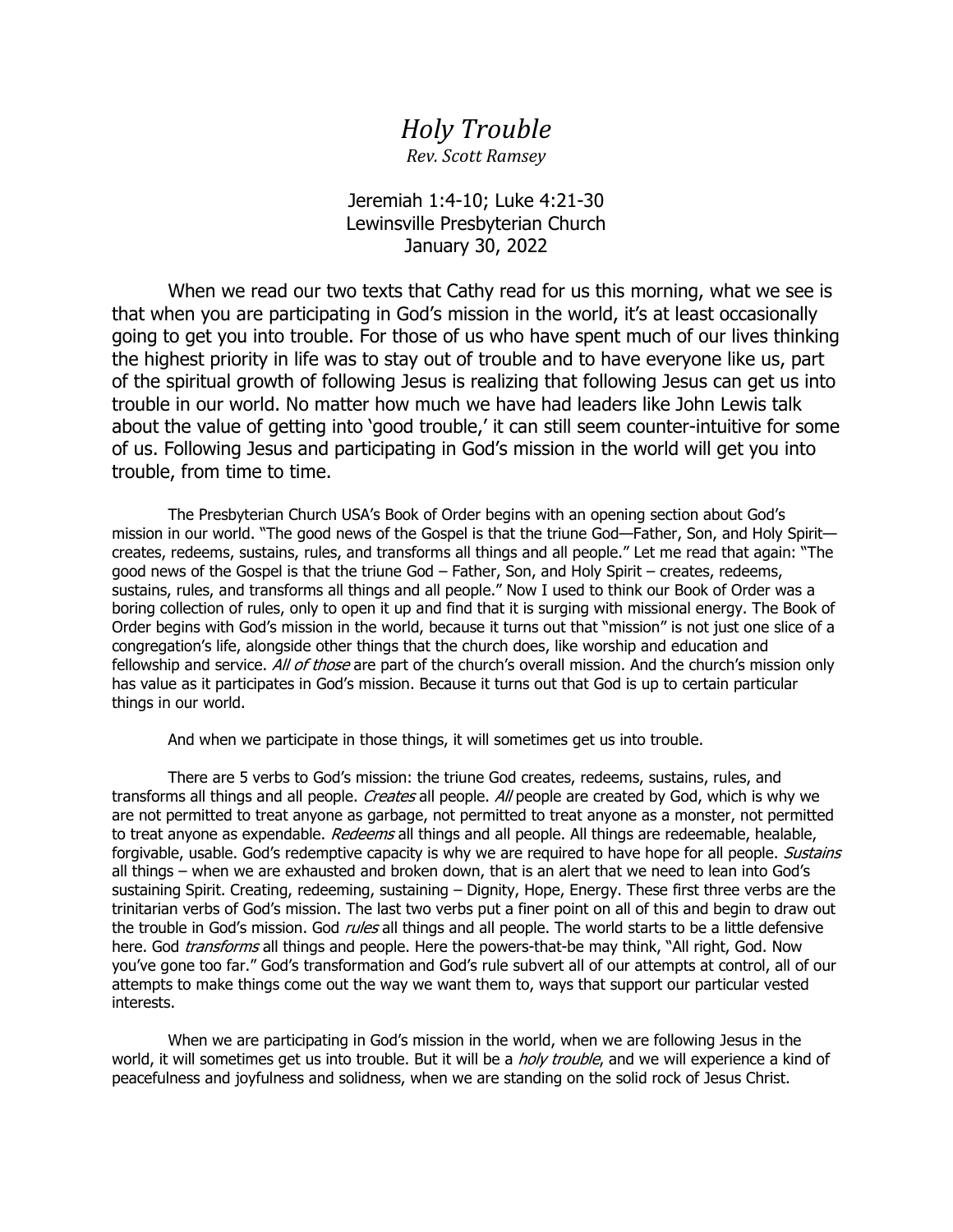In our gospel reading that Cathy read for us today, we get a taste of how Jesus got into trouble with people. At the beginning of the text, they are raving about him. He reads a passage from Isaiah 61 about God's liberating work, announces that this scripture is being fulfilled as they hear it, and the congregation says, "Oh my goodness! He's such a good speaker!" But by the end of the text, the congregation is ready to murder him. What happened? Their flip on him here is a foreshadowing of the way the crowds will welcome Jesus into Jerusalem on Palm Sunday and call for his crucifixion on Good Friday.

What happened was that Jesus made it clear to them that God's liberating grace was not intended for them alone, but also for their enemies. That's the sort of thing that will get you in trouble. Jesus reaches deep into the tradition to summon two of the great prophets of Israel – Elijah and Elisha, from 1 and 2 Kings – and he observes that they were sent to bring God's liberating mercies, not to their own people, their own tribe, but to Gentiles who were enemies of Israel. Love of enemies is how God works. When the Book of Order tells us that God is creating, redeeming, sustaining, ruling, and transforming all things and all people, all means all. The spiritually demanding work for each of us individually and for us together is to acknowledge whom we want to exclude from the mercies of God. Sometimes, we may be ashamed to realize that we think certain groups or certain people are undeserving of God's love. And other times, we may proudly think that we are completely justified in excluding certain groups or individuals from God's grace. In our world, excluding people can be a pretty reliable way to score points with the in-group. So when we extend the circle of God's love wider, it will often get us into trouble, just as it did with Jesus.

When the prophet Jeremiah received his calling in chapter 1, he is sent – like Jesus –not just to his own tribe, not just to the people of Israel, but to "the nations." God's mission and God's purposes are not only spiritual concerns. God's purposes have to do with poverty and injustice in the world, they have to do with the way that dominating, elite powers extract wealth from weaker and more vulnerable groups. And wherever that is happening in the world, the five verbs from the Book of Order begin to rumble: create, redeem, sustain, rule, transform; create, redeem, sustain, rule, transform.

God summons Jeremiah to build the beloved community in the midst of the pain and violence of the nations. But before Jeremiah can engage in this work of construction, he is first sent to do the work of deconstruction. In verse 10, God tells Jeremiah, Today I appoint you over nations and over kingdoms to do six things. The Book of Order used five verbs for God's mission, but God uses six verbs for Jeremiah's mission: to pluck up and to pull down, to destroy and to overthrow, to build and to plant. Six verbs, four of which are verbs of negativity – pluck up, pull down, destroy, and overthrow, and two of which are about the work of development – to build and to plant.

Now, it does not take much imagination to understand that, if you happen to be presiding over one of the kingdoms or nations or empires in the world, against which the prophet Jeremiah brings his ministry of plucking up and pulling down, destroying and overthrowing, you are not likely to be pleased with him. Following God's mission got Jeremiah into a lot of trouble with those people, with kings and the religious leaders of Jerusalem. The work of social healing is difficult because it involves a diagnosis that society is sick. Most of us do not like being told that we are sick. Doing an intervention with someone who is in the throes of an addiction can call forth the wrath of the one who is addicted. When we are addicted to something, we often do not take kindly to people who want us to get better. And when it is an entire society that is addicted to something, that society will not take kindly to people who want things to get better.

Following Jesus and participating in God's mission in the world will sometimes get us into trouble. But it will be a holy trouble, and we will experience a kind of peacefulness and joyfulness and solidness, when we are standing on the solid rock of Jesus Christ. This is why it is absolutely essential to be a church of prayerful action. Our action must be deeply rooted and grounded in prayer, so that our actions come from the place of love. Our world of anxiety and impatience will tell you that prayer is a waste of